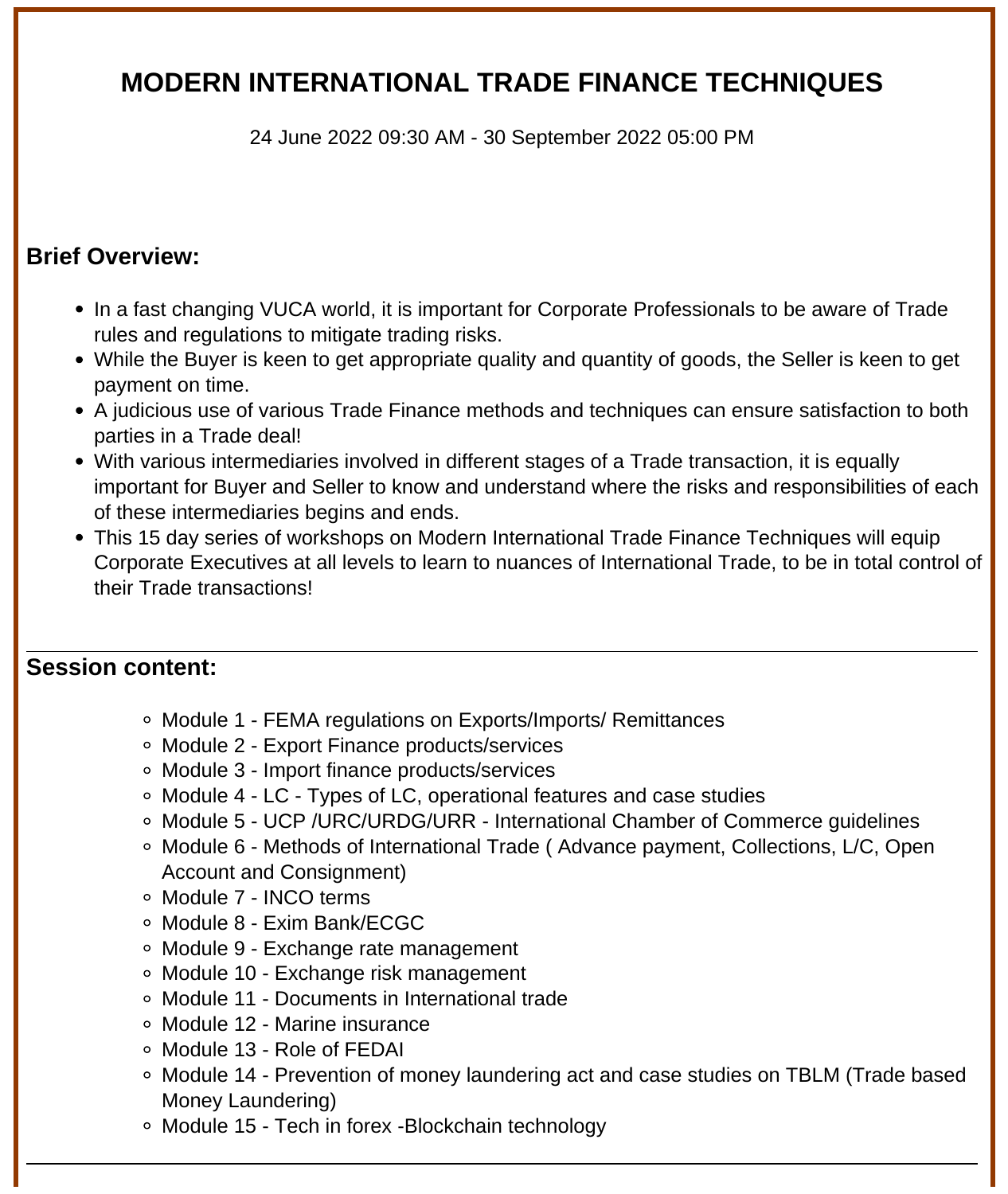#### **For Whom:**

- **Corporate Executives handling different functions like :**
	- Finance
	- Purchase
	- Sales

**Others :**

- Corporate staff
- Students
- Trainers and
- Practitioners of International Trade.

#### **Key Takeaways:**

- a) Understand the meaning, need and importance of documents like Invoice, Transport Document, Cargo Insurance, etc.
- b) Get a good understanding of the risks, responsibilities and takeover/handover point of goods when they pass between intermediaries!
- c) Understand the various risks involved in International Trade and the various options/methods used to mitigate/minimize risks (like Goods Risk, Country Risk, Currency Risk, etc).!
- d) Get good knowledge on Indian regulations in International Trade (RBI FEMA guidelines, Customs - Physical goods, Director General of Foreign Trade - Forms, Formats and what can be allowed in Imports/Exports).
- e) Get a clear picture of the sequence of transactions involved in one International Trade deal, based on the type of Trade and the Trade Method involved.

### **Facilitator profile:**

#### **Ramesh Raman**

• Ramesh (Male, aged 58, based at Chennai) is an ex-Banker and passionate Trainer, with Banking experience of 22 Years in MNC Banks (HSBC and Standard Chartered in Chennai and Bangalore)